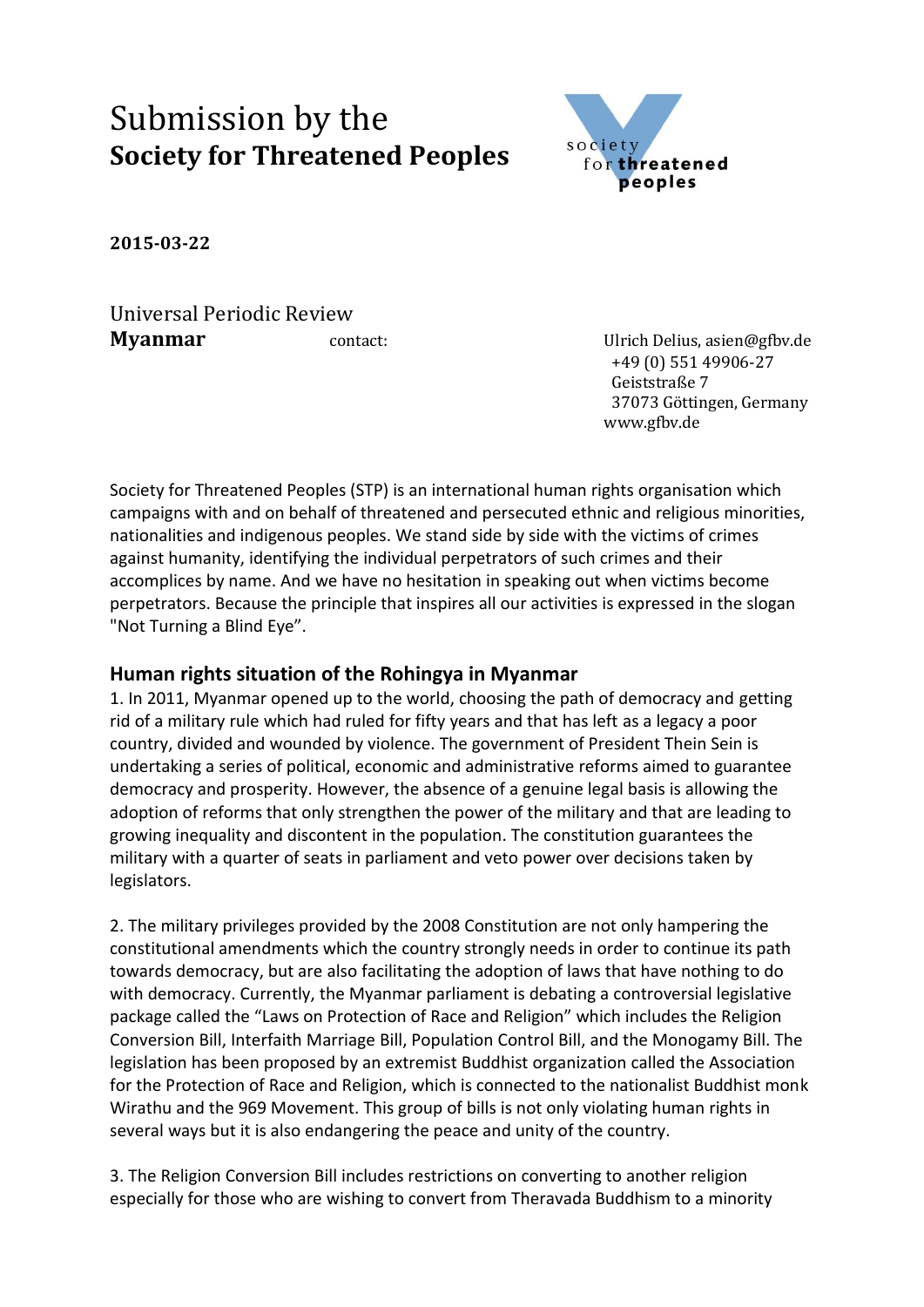religion or to atheism. The bill set out a process for applying for official permission to convert from one religion to another, giving Township-level official from various government departments the power to determine whether an applicant has exercised free will in choosing to change religion. Penalties up to two years are foreseen for those who are found to be applying for conversion "with the intent of insulting or destroying a religion" or "undue influence or pressure". The Interfaith Marriage Bill will restrict the rights of women, especially Buddhist women to choose their husband and to contract marriage. In fact, even this bill prescribes Buddhist women to get permission from both parents and local government officials before marrying men from another religious faith, while non-Buddhist men are forced to convert to Buddhism before marrying Buddhist women. In addition to the marriage restrictions women from all faiths have been also direct targets of the Population Control Bill, which allows the government to put a limit to the number of children people can have. The Monogamy Bill deals with the already forbidden polygamy and add measures in order to stop it, succeeding in criminalizing and marginalizing the ethnic and religious group who are traditionally practicing it. All the proposed bills, if enacted, would violate international human rights standards, the international obligation of Myanmar as well as the 2008 Constitution.

4. The rights of freedom of religion, conscience, expression and the anti-discrimination principle are widely protected under international laws and in some of the international treaties that Myanmar has ratified or accepted like the Convention on the Elimination of all Forms of Discrimination against Women (CEDAW). Also the national law contains an antidiscrimination Principle; in Article 348 of Chapter VIII of the 2008 Constitution it is written that: "The Union shall not discriminate any citizen of the Republic of the Union of Myanmar, based on race, birth, religion, official position, status, culture, sex and wealth."

5. However, despite the clear violation of international obligations and of the same constitution the government of President Thein Sein supports the Laws on Protection of Race and Religion and is prepared to move the legislation to exploit religious divisions for political gains. Furthermore, the proposed laws are leading to a legal way to discriminate and persecute the Muslim population, especially the Rohingya which are already persecuted and forced to live in IDP (internally displaced persons) camps across the country. The government of Myanmar in collaboration with the Association for the Protection of Race and Religion is fostering a nation of one religion and one ethnicity and aimed to reduce or cancel the other religious minority in the country.

6. The Rohingya minority is a target of systematic human rights violations sponsored by the government and by the extremist Buddhist monk WIrathu and his 969 Movement. Wirathu is inciting violence against the Rohingya in his sermons. He preaches a nationalist lifestyle for all Buddhist who are called to protect the Buddhist race against the Muslims.Three years of violence have confined the Rohingya in IDP camps where they have to live in unbearable conditions. The Special Rapporteur for Human Rights in Myanmar, Mrs. Yanghee Lee said that the condition in the Rohingya IDP camps were not only deplorable but also that no improvement has been made by the government in order to help the Rohingya. The visit of the UN Special Rapporteur for human rights, Yanghee Lee, in Myanmar has been accompanied by a lot of criticism and demonstrations of Buddhist nationalist group. On the last day of Mrs. Yanghee Lee's visit the Buddhist monk Wirathu had the audacity not only to incite an angry crowd against her but also to insult Mrs. Lee with sexist comments. The